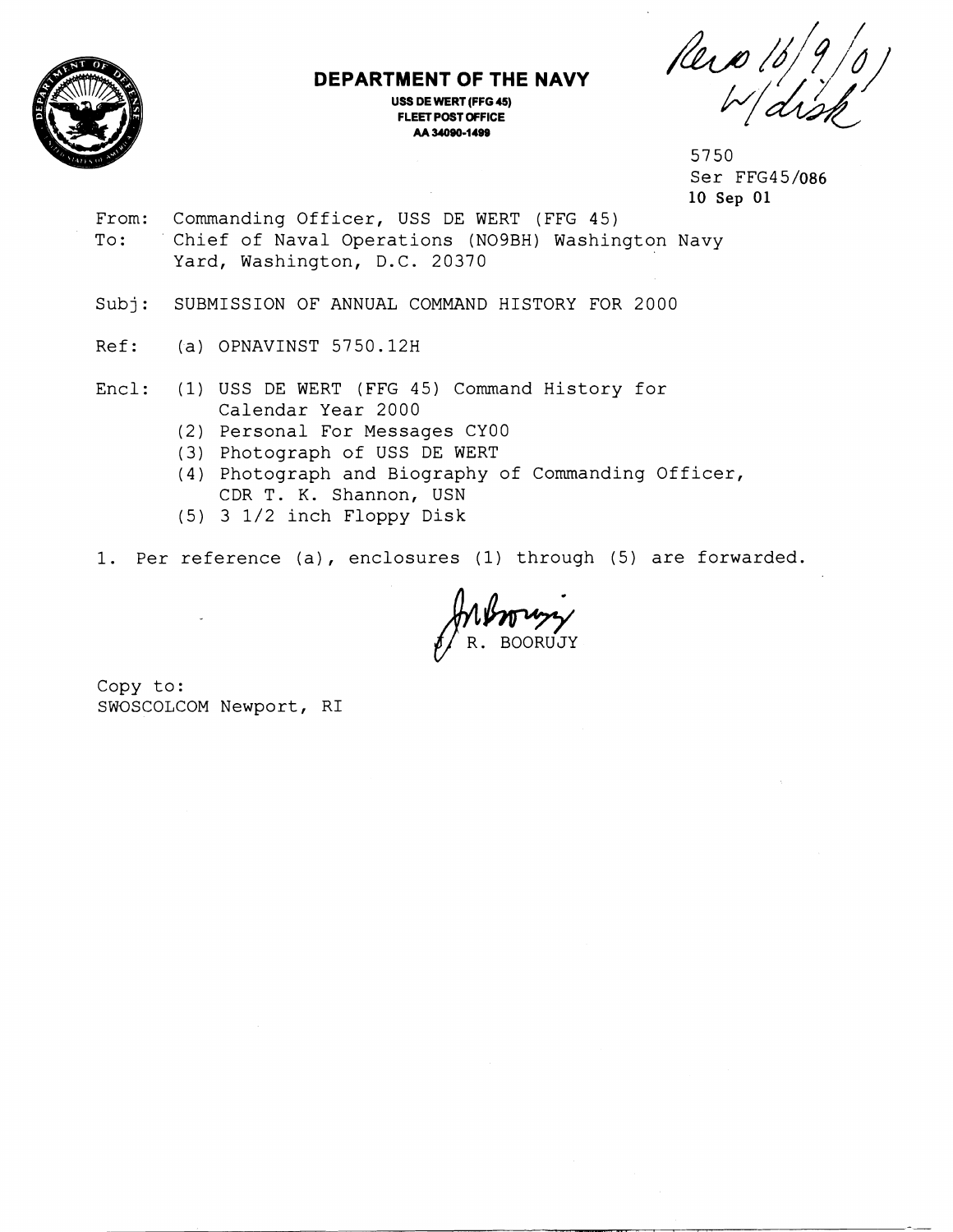1. Command Composition and Organization

UIC 21197

Mission: AAW and ASW with secondary mission areas in ASUW, ELW, and CCC.

Organizational Structure: Naval Surface Group TWO Destroyer Squadron FOURTEEN

Commander: CDR T. K. Shannon, USN

Permanent Duty Station: Mayport, FL

Aircraft: Embarked one (1) SH-GOB LAMPS MK I11 Helicopter from HSL-43 (OOJUL12-OODEC21) .

2. Chronology of significant events:

| 1JAN-5JAN/   | INPORT MAYPORT, FL                                         |
|--------------|------------------------------------------------------------|
| 6JAN/        | UNDERWAY, ITT SCENARIO MAYPORT OP AREA                     |
| 7JAN-19JAN/  | INPORT MAYPORT, FL                                         |
|              | 20JAN-28JAN/ CDS-14 GROUP SAIL 2000-JACKSONVILLE OPAREA    |
| 21JAN/       | LINK 11 OPS, PACFIRE, SURFACE-AIR GUNEX, HELO              |
|              | OPS, CHAFF FIRE                                            |
| 25JAN/       | VENOM 500 FLY-ON, EMERGENCY SORTIE, P-3 DEMO               |
|              | 26JAN/ QUICKDRAW, LINK 11 OPS                              |
| 27JAN/       | HELO OPS, FORMATION STEAMING                               |
| 28JAN-31JAN/ | INPORT MAYPORT, FL                                         |
| $01$ FEB/    | UNDERWAY, JACKSONVILLE OPAREA: JO SHIP HANDLING            |
|              | <b>DRILLS</b>                                              |
|              | 02FEB/ BECCES, MAN OVERBOARD DRILL                         |
|              | 03FEB-14FEB/ INPORT MAYPORT, FL                            |
|              | 15FEB-16FEB/ UNDERWAY, JACKSONVILLE OPAREA: BECCES, DTE W/ |
|              | LEAR, RLQ'S, DLQ'S                                         |
| 17FEB-06MAR/ | INPORT MAYPORT, FL                                         |
| 07MAR-09MAR/ | UNDERWAY, JACKSONVILLE OPAREA                              |
| $08$ MAR $/$ | DLQ'S                                                      |
|              | 09MAR-14MAR/ INPORT MAYPORT, FL                            |
| $15$ MAR $/$ | SHIPHANDLING DRILLS MAYPORT BASIN; XSIT TO                 |
|              | SAVANNAH, GA                                               |
|              | 16MAR-18MAR/ PVST SAVANNAH, GA                             |
| $18$ MAR/    | UNDERWAY FROM SAVANNAH, XSIT TO HALIFAX, NS                |
| $21$ MAR/    | ITT SCENARIO                                               |
|              | 22MAR-25MAR/ PVST HALIFAX, NS                              |
| $26$ MAR $/$ | UNDERWAY, ITT SCENARIO, HELO CRASH ON DECK DRILL           |
| 27MAR-30MAR/ | INPORT NEWPORT, RI                                         |

Encl (1)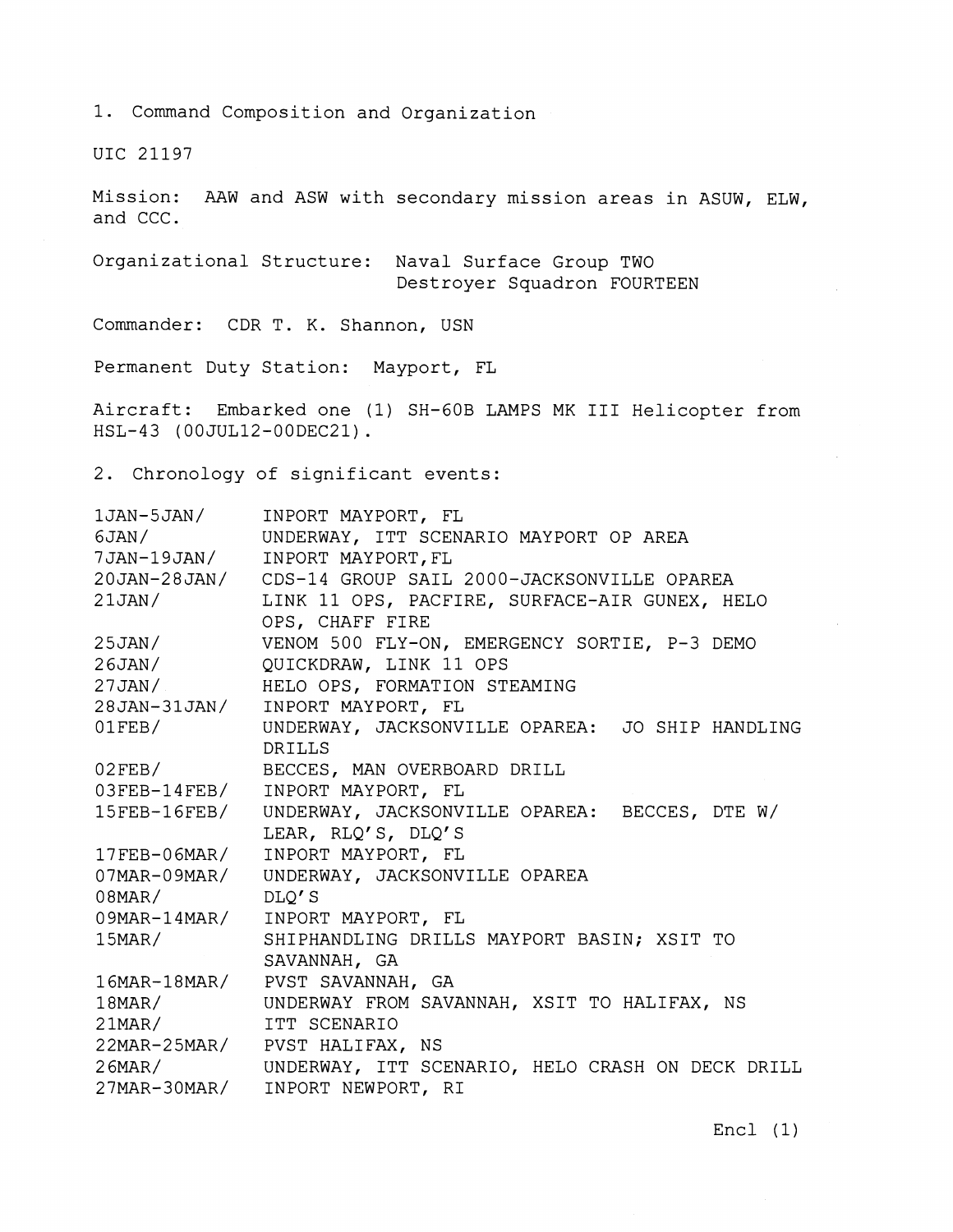| $31$ MAR/           | UNDERWAY, NARRAGANSETT BAY OPAREA W/ 120 SWOS            |
|---------------------|----------------------------------------------------------|
|                     | STUDENTS, SMALL BOAT ATTACK, SMALL CAL FIREX,            |
|                     | 76MM/CIWS PACFIRE, MOOR, DEBARK STUDENTS, XSIT TO        |
|                     | MAYPORT, FL                                              |
| $01$ APR $/$        | 9MM/SHOTGUN QUALS, BECCES                                |
| $02$ APR- $10$ APR/ | INPORT MAYPORT, FL                                       |
| $11$ APR/           | UNDERWAY, FINAL EVALUATION PROBLEM (FEP)                 |
| $12$ APR/           | PERISCOPE SIGHTING, DTE W/ LEAR, HARPOON                 |
|                     | ENGAGEMENT                                               |
| 13APR-08MAY/        | INPORT MAYPORT, FL                                       |
| $09$ MAY /          | UNDERWAY FOR FAMILY, FRIENDS: 50 CAL/CIWS PACFIRE        |
| $10$ MAY/           | UNDERWAY, JACKSONVILLE OPAREA                            |
| $11$ MAY/           | WEEK ONE WORK UPS W/ HSL-43 DET 10, MOOR MAYPORT,        |
|                     | FL                                                       |
| $12$ MAY/           | UNDERWAY FOR JTFEX 00-2 (JACKSONVILLE AND CHERRY         |
|                     | POINT OPAREAS)                                           |
|                     | 13MAY-14MAY/ FLIGHT OPS, LEAP FROGS W/ USS JOHN HANCOCK  |
|                     |                                                          |
|                     | 15MAY/ ANCHOR<br>16MAY/ RAS W/USNS LENTHALL              |
| $17$ MAY/           | CONREP W/SS CAPE JOHNSON                                 |
| $18$ MAY/           | FLIGHT OPS, SMALL BOAT XFER OF CHAPLAIN                  |
|                     | FROM USS KLAKRING TO USS DE WERT, DETACH JTFEX           |
|                     | $00 - 2$                                                 |
| 19MAY-29MAY         | INPORT MAYPORT, FL                                       |
| 30MAY-11JUN/        | UNDERWAY, CDS-14 GROUP SAIL 00-2 (ENROUTE                |
|                     | ROOSEVELT ROADS OPAREA)                                  |
| 01JUN-02JUN/        | PUBEX, STREAM TACTAS, PACFIRES                           |
| 03JUN/              | MOOR NAVSTA ROOSEVELT ROADS, PR FOR BSF                  |
| 04JUN-07JUN/        | UNDERWAY, ROOSEVELT ROADS OPAREA, GO-FAST                |
|                     | TRAINING, PUBEX, PACFIRES                                |
| 08JUN/              | MOOR NAVSTA ROOSEVELT ROADS, PR                          |
| 09JUN-10JUN/        | UNDERWAY FROM NAVSTA ROOSEVELT ROADS, PR, TRANSIT        |
|                     | MAYPORT, FL                                              |
| 11JUN/              | SAFETY STAND-DOWN, MOOR MAYPORT, FL                      |
|                     | 12JUN-11JUL/ POM, STAND-DOWN                             |
| $12$ JUL/ $\,$      | UNDERWAY, ENROUTE GUANTANAMO BAY, CU, HSL 43 DET         |
|                     | 10 FLY-ON                                                |
|                     | 13JUL/ INCHOP SOUTHCOM, 76MM PACFIRE                     |
|                     | 14JUL/ MOOR GUANTANAMO BAY, CU, TURNOVER WITH USS DOYLE, |
|                     | REFUEL, EMBARK COAST GUARD LAW ENFORCEMENT               |
|                     | DETACHMENT                                               |
|                     | 15JUL-16JUL/ UNDERWAY ENROUTE PANAMA CANAL, DLQ'S        |
| 17JUL/              | TRANSIT TO PANAMA CANAL                                  |
|                     | 18JUL/ LIVE WARNING FIRE TRAINING, TRANSIT PANAMA CANAL  |
|                     | 19JUL/ MOOR RON VASCO NUNEZ BALBOA, PANAMA               |
| 20JUL/              | UNDERWAY EASTERN PACIFIC FOR COUNTERNARCOTICS            |
|                     | OPERATIONS                                               |
| 21JUL/              | BOARD FISHING VESSEL PIKERO                              |
|                     |                                                          |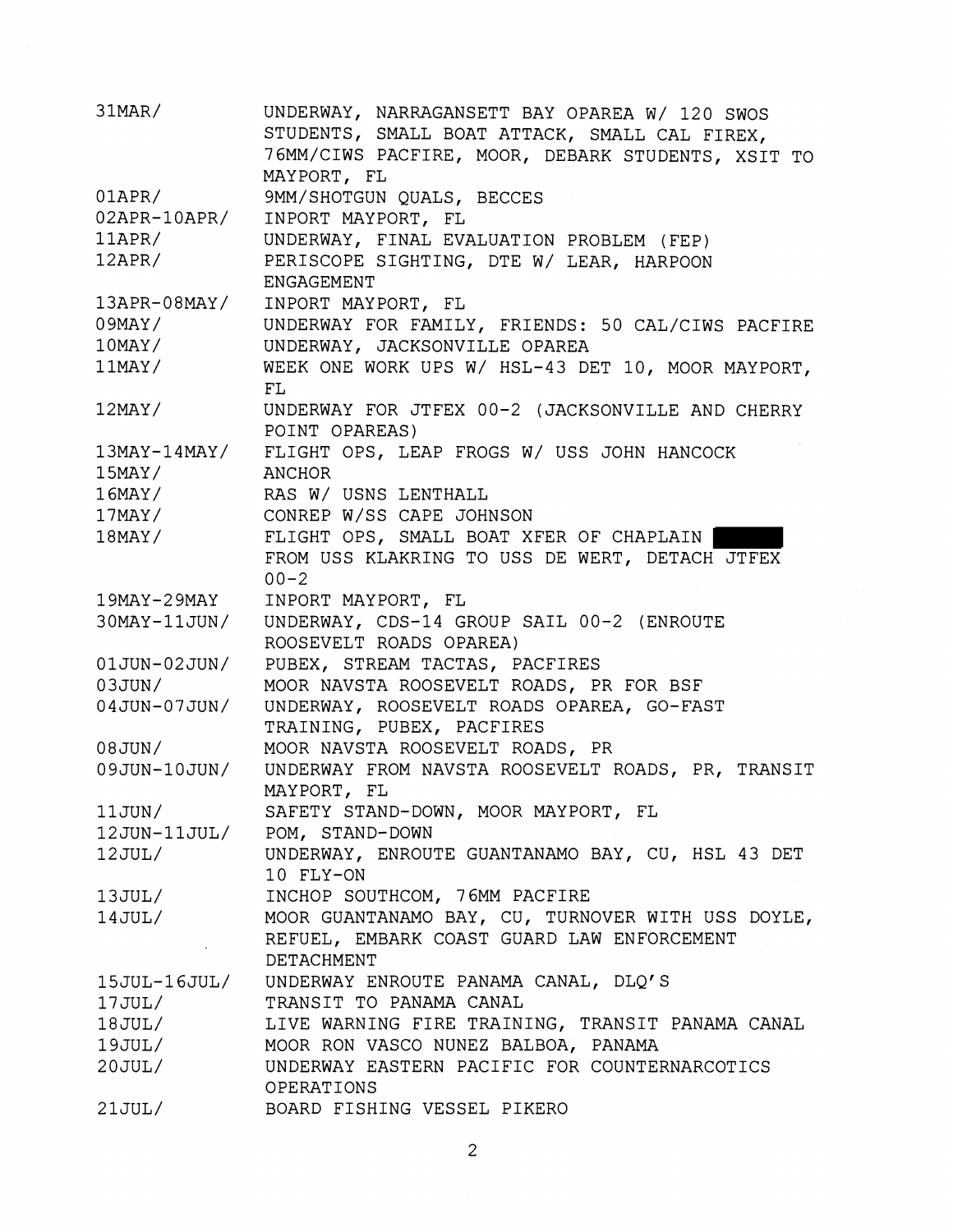22JUL-24JUL/ PATROL EASTERN PACIFIC  $25JUL/$ PATROL ENROUTE TO MANTA, EC FOR FUEL/PVST  $26JUL/$ CROSS EQUATOR CEREMONY  $27JUL/$ REFUEL MANTA, EC; PATROL ENROUTE TO SALINAS, EC FOR PVST 28JUL-29JUL/ PVST SALINAS, EC 30JUL-02AUG/ UNDERWAY EASTERN PACIFIC  $03AUG/$ BOARD FISHING VESSEL PETER  $04AUG/$ PATROL EASTERN PACIFIC PATROL ENROUTE TO MANTA, EC 05AUG-06AUG/ INPORT MANTA, EC FOR BSF  $07AUG/$ 08AUG-15AUG/ UNDERWAY, PATROL EASTERN PACIFIC  $16$ AUG/ PATROL ENROUTE TO TALARA, PE  $17AUG-18AUG/$ PVST PAITA, PE, REFUEL 19AUG-22AUG/ UNDERWAY, PATROL EASTERN PACIFIC 23AUG-24AUG/ PATROL ENROUTE TO VNB, PANAMA 25AUG-26AUG/ PVST VNB, PANAMA 27AUG-03SEP/ UNDERWAY, PATROL EASTERN PACIFIC  $02$ SEP $/$ CONDUCT ALL SENSOR SEARCH FOR FISHING VESSEL GRAN TAURO BOARDING OF FISHING VESSEL GRAN TAURO  $03$ SEP $/$ PATROL ENROUTE TO GOLFITO, CS FOR FUEL  $04$ SEP/ REFUEL GOLFITO, CS  $05$ SEP $/$  $06$ SEP-7SEP/ UNDERWAY, PATROL EASTERN PACIFIC 7 6MM/CIWS PACFIRE 08SEP/  $09$ SEP- $11$ SEP/ COVERT PATROL  $12$ SEP/ BOARD FISHING VESSEL ZITA IVONNE 13SEP-14SEP/ PATROL ENROUTE TO MANTA, EC 15SEP/ REFUEL MANTA, EC UNDERWAY, PATROL EASTERN PACIFIC  $16$ SEP- $18$ SEP/  $19$ SEP-20SEP/ ESCORT FISHING VESSEL CAUCANO FOR TURNOVER WITH COLOMBIAN NAVY PATROL ENROUTE VNB, PANAMA, PVST VNB, PANAMA,  $21$ SEP-23SEP/ REFUEL UNDERWAY, EASTERN PACIFIC, OPERATION DAGGER  $24$ SEP/ 25SEP-26SEP/ PATROL IN SUPPORT OF OPERATION DAGGER CAUGHT 6 SUSPECTS OFF GO-FAST, CONTRABAND;  $27$ SEP/ BATTLECAT 20 MEDEVACS INJURED SUSPECT TO BUENAVENTURA, CO NAVAL BASE CAUGHT SECOND GO-FAST  $28$ SEP/ TRANSFER CONTRABAND TO COLOMBIAN NAVY  $29$ SEP $/$ 20SEP-01OCT/ PATROL EASTERN PACIFIC  $020CT/$ PATROL ENROUTE TO VNB, PANAMA REFUEL VNB, PANAMA 030CT/  $040CT-060CT/$ UNDERWAY, EASTERN PACIFIC  $070CT/$ PATROL ENROUTE TO VNB, PANAMA REFUEL VNB, PANAMA  $080CT/$ PANAMA CANAL TRANSIT NORTH  $090CT/$ 

3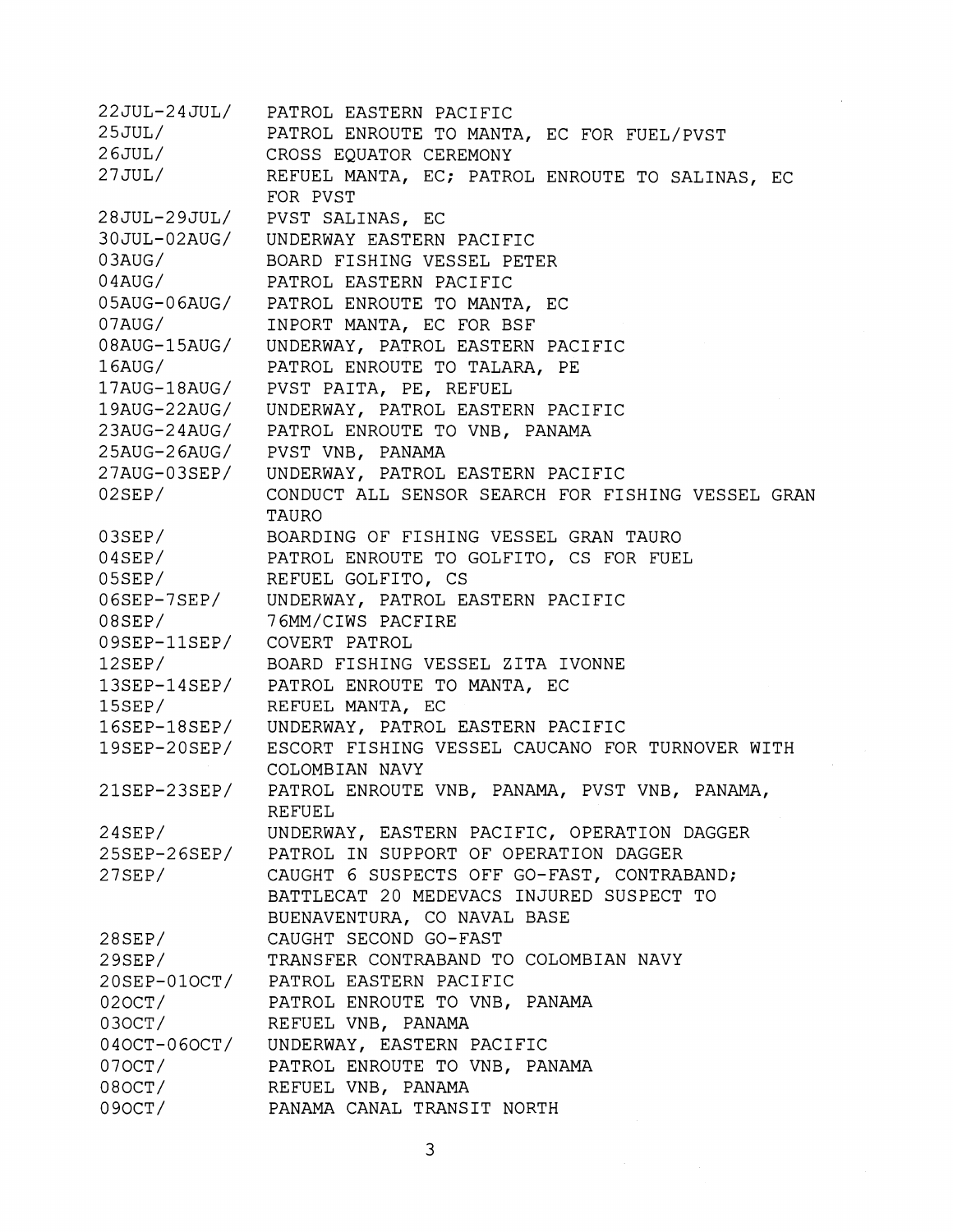$100CT/$ PATROL ENROUTE TO ARUBA 110CT-120CT/ PVST ARUBA PATROL ENROUTE TO KEY WEST, FL 130CT-150CT/  $160CT-170CT/$ PVST KEY WEST, FL 180CT-190CT/ XSIT TO MAYPORT, FL FOR MID-DEPLOYMENT IMAV, TIGER CRUISE 200CT-310CT/ INPORT MAYPORT, FL FOR IMAV  $01NOV-04NOV/$ UNDERWAY, PATROL ENROUTE TO PANAMA CANAL PANAMA CANAL TRANSIT SOUTH  $05NOV/$ 06NOV-09NOV/ PVST VNB, PANAMA 10NOV-16NOV/ UNDERWAY, PATROL EASTERN PACIFIC 17NOV-18NOV/ PATROL ENROUTE TO VNB, PANAMA 19NOV-23NOV/ PVST VNB, PANAMA 24NOV-28NOV/ UNDERWAY, PATROL EASTERN PACIFIC BOARD FISHING VESSEL CAPT DONALD  $28NOV/$  $29NOV/$ PATROL ENROUTE GOLFITO, CS 30NOV-02DEC/ PVST GOLFITO, CS 03DEC-08DEC/ UNDERWAY, PATROL EASTERN PACIFIC PATROL ENROUTE TO VNB, PANAMA  $09$ DEC/  $10$ DEC/ REFUEL VNB, PANAMA  $11$ DEC/ TRANSIT PANAMA CANAL NORTH 12DEC-13DEC/ PATROL ENROUTE TO ARUBA 14DEC-15DEC/ PVST ARUBA PATROL ENROUTE TO GUANTANAMO BAY, CU  $16$ DEC/  $17$ DEC/ REFUEL, TURNOVER W/ USS O'BANNON IN GUANTANAMO BAY, CU  $18$ DEC- $19$ DEC/ TRANSIT TO MAYPORT, FL  $20$ DEC $/$ HSL 43 DET-10 FLY-OFF TO MAYPORT, FL 21DEC-31DEC/ POST DEPLOYMENT STAND-DOWN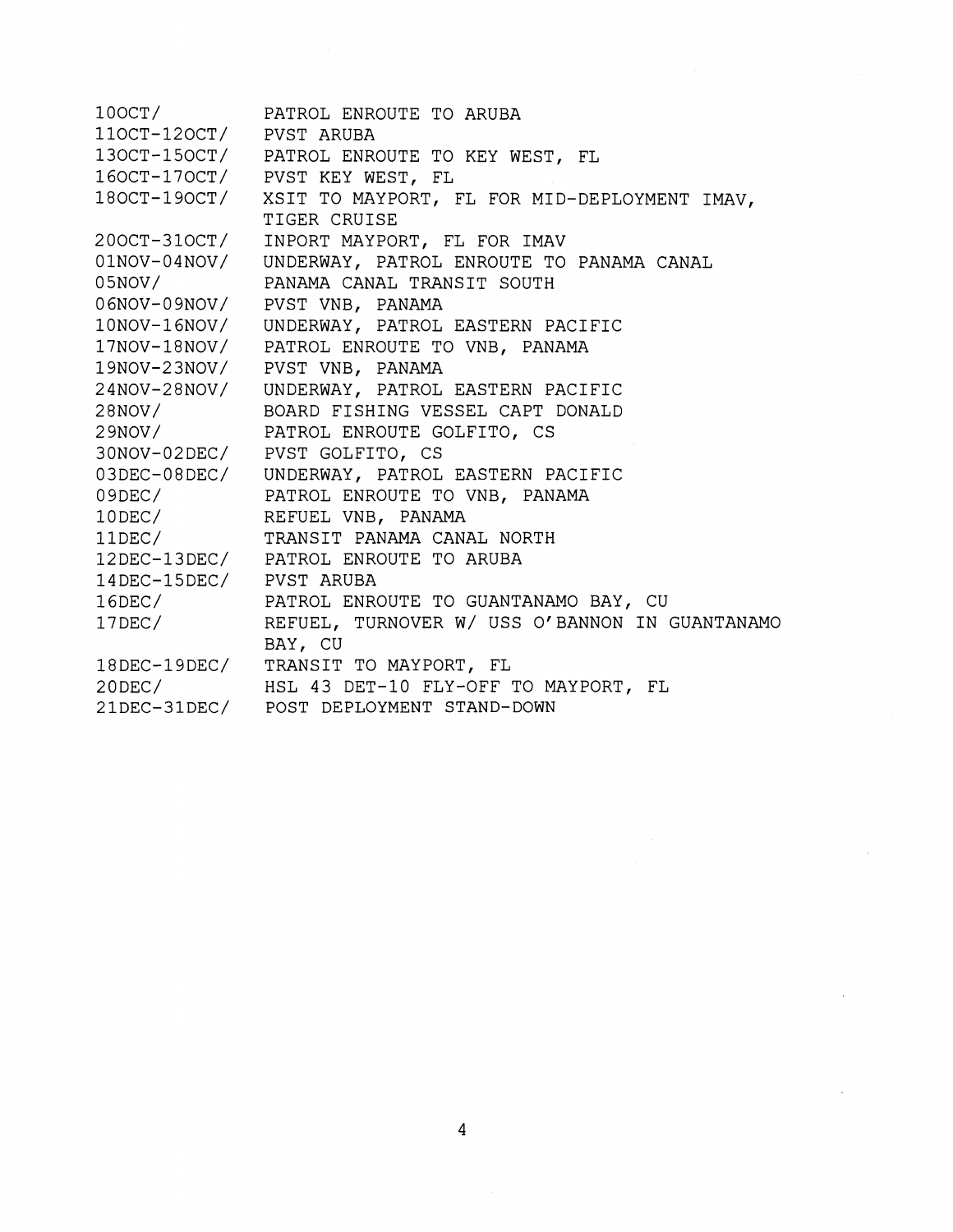## NARRAT IVE :

After spending the first five days of the year in port, DE WERT got underway for the first time in the new millennium on January  $6^{th}$  in the Mayport operational area (OPAREA). January 7<sup>th</sup> through 19<sup>th</sup> the ship was in port. On January 20 She got underway for LINKll OPS, PACFIRES, and Group Sail 2000. For the next week She would perform helicopter operations with Venom 500. She also conducted an emergency sortie and observed a P-3 flight demonstration. Towards the end of Group Sail 2000 DE WERT conducted a quickdraw evolution, LINK11 OPS, more Helo Ops, formation steaming, and returned home to Mayport on January  $28^{th}$ .

February  $1^{st}$  and  $2^{nd}$  DE WERT got underway in the local OPAREA and conducted JO ship handling drills, BECCES, and Man Overboard drills. On February 3rd DE WERT returned to Mayport and continued to upkeep the ship. On February  $15^{th}$ , She was underway again in the area to do BECCES, surface/air exercises, and a CMTQ scenario, then moored Mayport on the  $16<sup>th</sup>$ .

The next few weeks in port the crew cleaned, trained, and drilled, then got underway March 7<sup>th</sup> through 9<sup>th</sup> and conducted DLQs. March 3<sup>rd</sup> through 14<sup>th</sup> She was in port. On the 15<sup>th</sup> She was underway to conduct ship handling drills in the local OPAREA and departed for Savannah, GA for a St. Patrick's Day celebration. March  $18<sup>th</sup>$  the ship departed Savannah, GA and headed for Halifax, Canada. On March 21<sup>st</sup> the ship practiced ITT scenarios, and Helo Crash on Deck drills. March 22<sup>nd</sup> through 25<sup>th</sup> She enjoyed a port visit in Halifax then on the  $27<sup>th</sup>$  She arrived in Newport, Rhode Island to hold a school ship. March 31<sup>st</sup> DE WERT got underway with 120 SWOS students and conducted a Small Boat Attack Drill and a Pacfire with the Mk75 76mm gun and the Mk 15 Close-In-Weapons-System (CIWS). The ship then moored, debarked the students, and transited to Mayport.

April 1<sup>st</sup> the gunner's mates hosted 9mm/shotgun qualifications. April 2<sup>nd</sup> DE WERT moored in Mayport. April 11<sup>th</sup> the ship got underway for Final Evaluation Problems (FEP). The  $12<sup>th</sup>$  of April She practiced periscope sightings, detect to engage drills with a LEAR jet, HARPOON engagements, and moored Mayport. The rest of the month was in port time for cleaning and maintaining.

May 9<sup>th</sup> DE WERT was back underway for families and friends and conducted a 50 caliber/CIWS Pacfire. May  $11<sup>th</sup>$  DE WERT began week one work ups (WOWU) with HSL-43 detachment 10 then moored Mayport. May  $12<sup>th</sup>$  the ship got underway for JTFEX.

5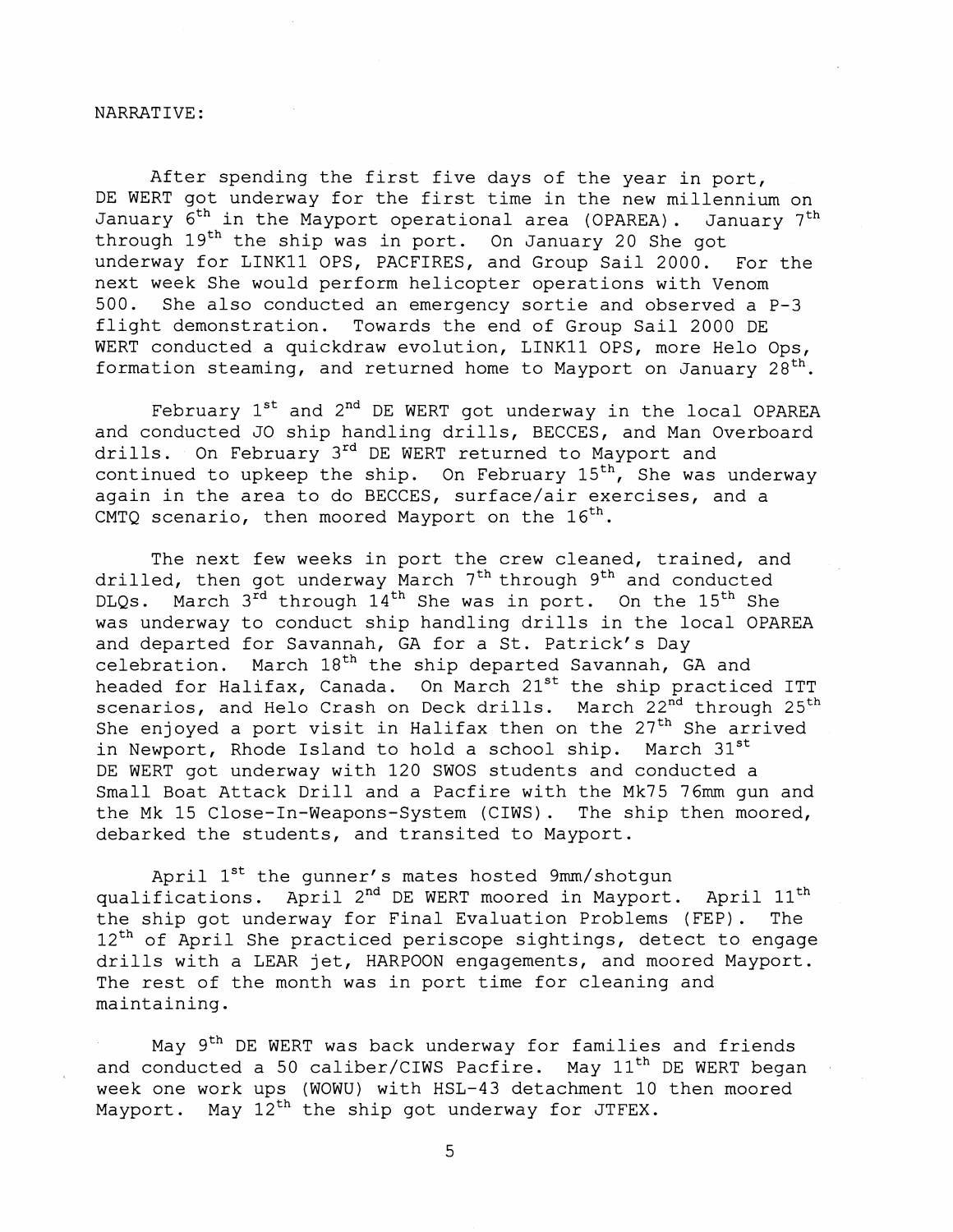May 13<sup>th</sup> while underway She conducted flight Ops, leapfrogs with USS JOHN HANCOCK, anchored on the 15<sup>th</sup>, and on the 16<sup>th</sup> did RAS with USNS LENTHALL. On the 17<sup>th</sup> the ship performed a CONREP with SS CAPE JOHNSON. On May 18<sup>th</sup> a small boat transfer of Chaplain from USS KLAKRING to USS DE WERT was successfully completed.

May 19<sup>th</sup> DE WERT was back in Mayport. On May 30<sup>th</sup> the ship got underway for Group Sail 00-2 and on June 1<sup>st</sup> conducted a tailstream, Pacfires, and publication exercises with other ships in Group Sail.

June 3<sup>rd</sup> DE WERT moored NAVSTA Roosevelt Roads, Puerto Rico to refuel. The next day She got underway in the area for go-fast training, more publication exercises, and Pacfires. June 8<sup>th</sup> DE WERT moored NAVSTA Roosevelt Roads and departed on the  $9<sup>th</sup>$  to make way for Mayport. On June  $11<sup>th</sup>$  the ship began a Safety Stand-down which continued until deployment.

July 12<sup>th</sup> DE WERT set sail for a counter drug operations deployment. BATTLECAT 20 from HSL 43 deployed with DE WERT to support the mission. On the  $13<sup>th</sup>$  the ship headed for Guantanamo Bay, Cuba while conducting force protection, humanitarian, and alcohol training along with a 76mm Pacfire. The  $14<sup>th</sup>$  the ship moored in Guantanamo Bay, CU to turnover with USS DOYLE, refuel, and embark a Coast Guard Law Enforcement Detachment. On the 18<sup>th</sup>, the crew conducted FLIR and live warning fire training and DE WERT transited the Panama Canal. She moored Ron Vasco Nunez Balboa (VNB), Panama on the  $19^{th}$ .

July 20<sup>th</sup> the ship was underway in the South Pacific to begin patrols. The first boarding was the fishing vessel Pikero on the 21<sup>st</sup>. July 26<sup>th</sup> the ship crossed the Equator and converted 111 Pollywogs to Shellbacks. July 27th the ship refueled in Manta, Ecuador and transited to Salinas for a port visit on the  $28<sup>th</sup>$  and  $29<sup>th</sup>$  where She also embarked six midshipmen. July  $29<sup>th</sup>$ the basketball and softball teams enjoyed competing in friendly games with the local athletes.

On August 3<sup>rd</sup>, DE WERT boarded fishing vessel Peter. On August  $7<sup>th</sup>$  the ship refueled in Manta, Ecuador. On August  $17<sup>th</sup>$ the ship refueled in Talara, Peru and began a port visit in Paita which lasted until the  $18^{th}$ . August  $25^{th}$  and  $26^{th}$  were spent in VNB, Panama for a port visit.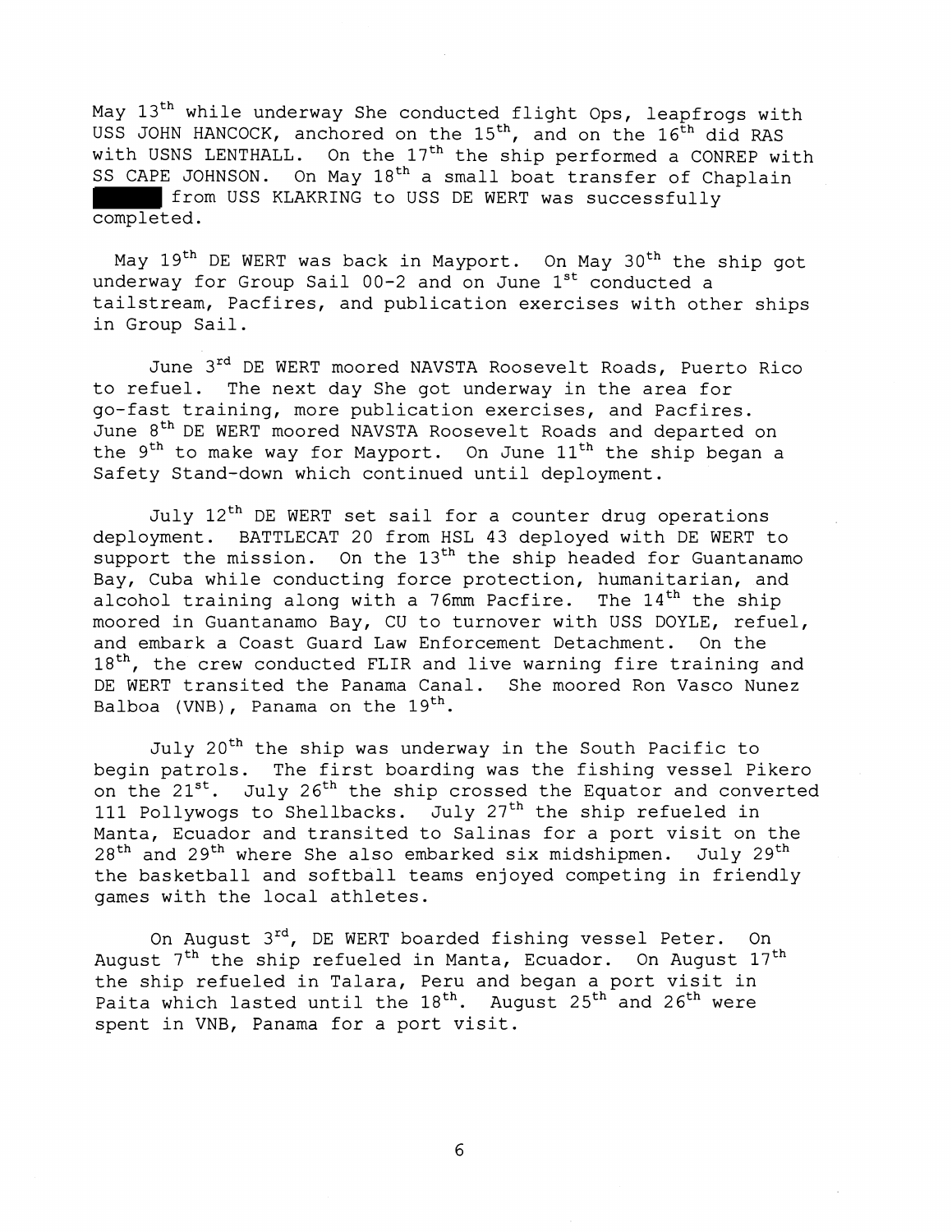September  $1^{st}$  the ship transited to Golfito, Costa Rica for a fuel stop then on September 2<sup>nd</sup> performed an all sensor search for fishing vessel Gran Tauro. On September 3rd DE WERT boarded Gran Tauro and on September 5th refueled in Golfito, Costa Rica. On September 8<sup>th</sup> the ship conducted 76mm/CIWS Pacfires. On September 12<sup>th</sup> DE WERT boarded fishing vessel Zita Ivonne. On September 15<sup>th</sup> DE WERT refueled in Manta, Ecuador and continued patrolling. On September 19<sup>th</sup> the ship escorted fishing vessel Caucano toward the Colombian coast and on the 20<sup>th</sup> rendezvoused with the Colombian Navy's Admirante Padilla for handoff of Caucano .

On September  $21^{st}$  through  $24^{th}$  DE WERT enjoyed a port visit in VNB Panama and on the 25<sup>th</sup> and 26<sup>th</sup> of September participated in Operation DAGGER. On September 27<sup>TH</sup> DE WERT seized a go fast with six passengers and contraband. The ship had to medically evacuate one of the suspects to a hospital in Buenaventura, CO for a fractured bone.

The next day on September  $28<sup>th</sup>$ , DE WERT caught its second go-fast. She would transfer the contraband to the Colombian Navy on the 29<sup>th</sup> of September.

On October 3rd, DE WERT refueled in VNB Panama and continued to patrol. October 8<sup>th</sup> She transited toward the Panama Canal where She refueled again in VNB and transited north on the  $9<sup>th</sup>$  of October. October 11 and 12 DE WERT had a port visit in Aruba and then October  $16<sup>th</sup>$  and  $17<sup>th</sup>$  had a port visit in Key West, FL where She also picked up Tigers to ride back to Mayport. DE WERT arrived in Mayport October 20<sup>th</sup> and remained for IMAV until October  $31^{st}$ .

November  $1^{st}$  through the  $4^{th}$  the ship transited to Panama for a southern canal transit on the  $5<sup>th</sup>$ . November  $6<sup>th</sup>$  through  $9<sup>th</sup>$  the ship enjoyed a port visit in VNB, Panama. After patrolling the 10<sup>th</sup> through the 16<sup>th</sup>, DE WERT made her way back towards Panama on the  $17<sup>th</sup>$ . November  $19<sup>th</sup>$  through  $23<sup>rd</sup>$  the crew celebrated Thanksgiving in Panama by roasting turkeys and enjoying the MS's cooking.

November 24<sup>th</sup> through 28<sup>th</sup> She was on patrol and boarded Capt Donald on the 28<sup>th</sup>. She then transited to Golfito, Costa Rica for a port visit from November 30<sup>th</sup> until December 2<sup>nd</sup>.

December  $10^{th}$  DE WERT refueled in VNB, Panama and transited the Panama Canal north on December  $11^{th}$ . December  $14^{th}$  and  $15^{th}$ the crew had an excellent port visit in Aruba and on December 17<sup>th</sup> the ship refueled and turned over with USS O'BANNON at Guantanamo Bay, Cuba.

7